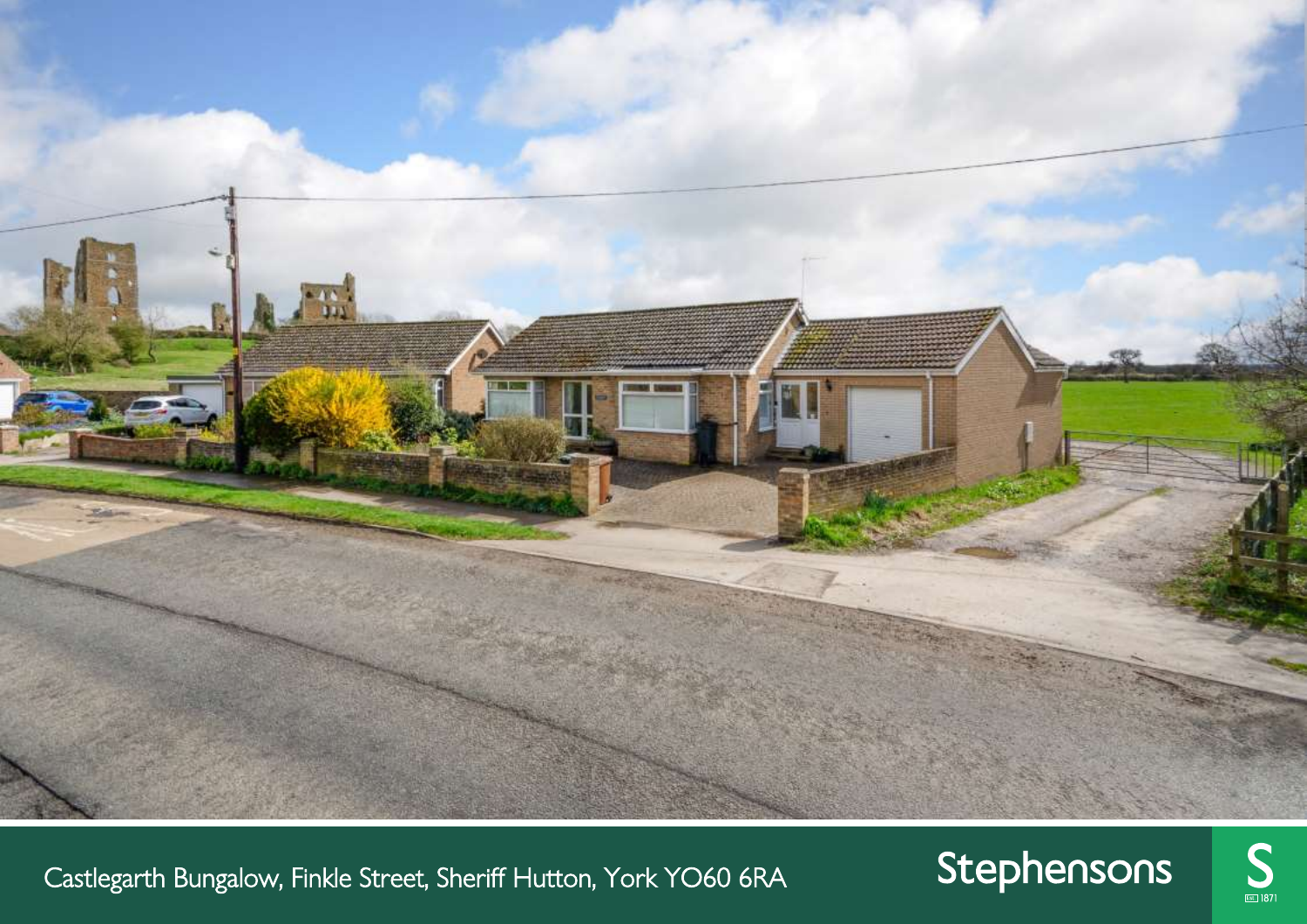# Stephensons

## Guide Price £325,000

A surprisingly spacious 2 bedroom detached bungalow enjoying farmland castle views to the rear and offered with vacant possession and no onward chain. The living accommodation on offer includes a reception hall with cloakroom/wc, 2 formal reception rooms, kitchen, side lobby, 2 double bedrooms and a wet room complemented by a driveway, larger than average attached single garage and attractive gardens to both front and rear.



### Ryedale District Council - Tax Band D Viewings via Easingwold Office 01347 821145

A spacious reception hall with cloakroom/wc and provision for a shower leads off into a sitting room with feature fireplace and a formal dining room/snug with access out into the rear garden. The kitchen features a range of base and wall storage cupboards, freestanding appliance space and provides an opportunity to replace and restyle.

The bungalow also provides 2 double bedrooms (1 with fitted wardrobes) and a wet room located off the side lobby which also allows access into the garage and further access out onto the drive.

Other internal features of note include oil fired radiator central heating, double glazing and an opportunity to cosmetically update and improve the property in general.

Externally a driveway provides parking and access into a larger than average single garage with remote control door and a useful utility area with services for a washing machine and a tumble dryer[. The rear garden enjoys castle and elevated views across adjoining farmland and provides a low maintenance area featuring a host of shrubs, outside tap and access into the garage.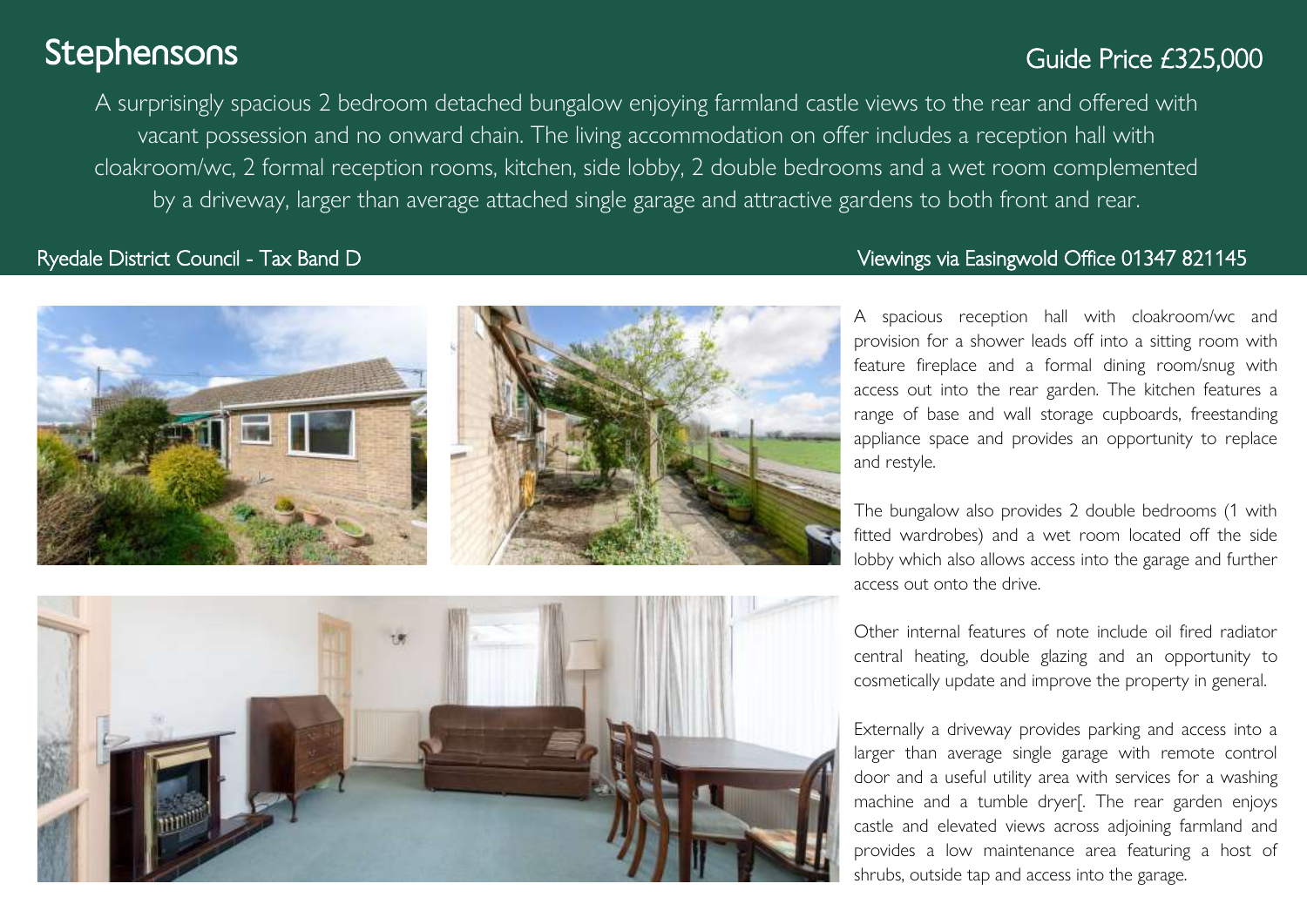